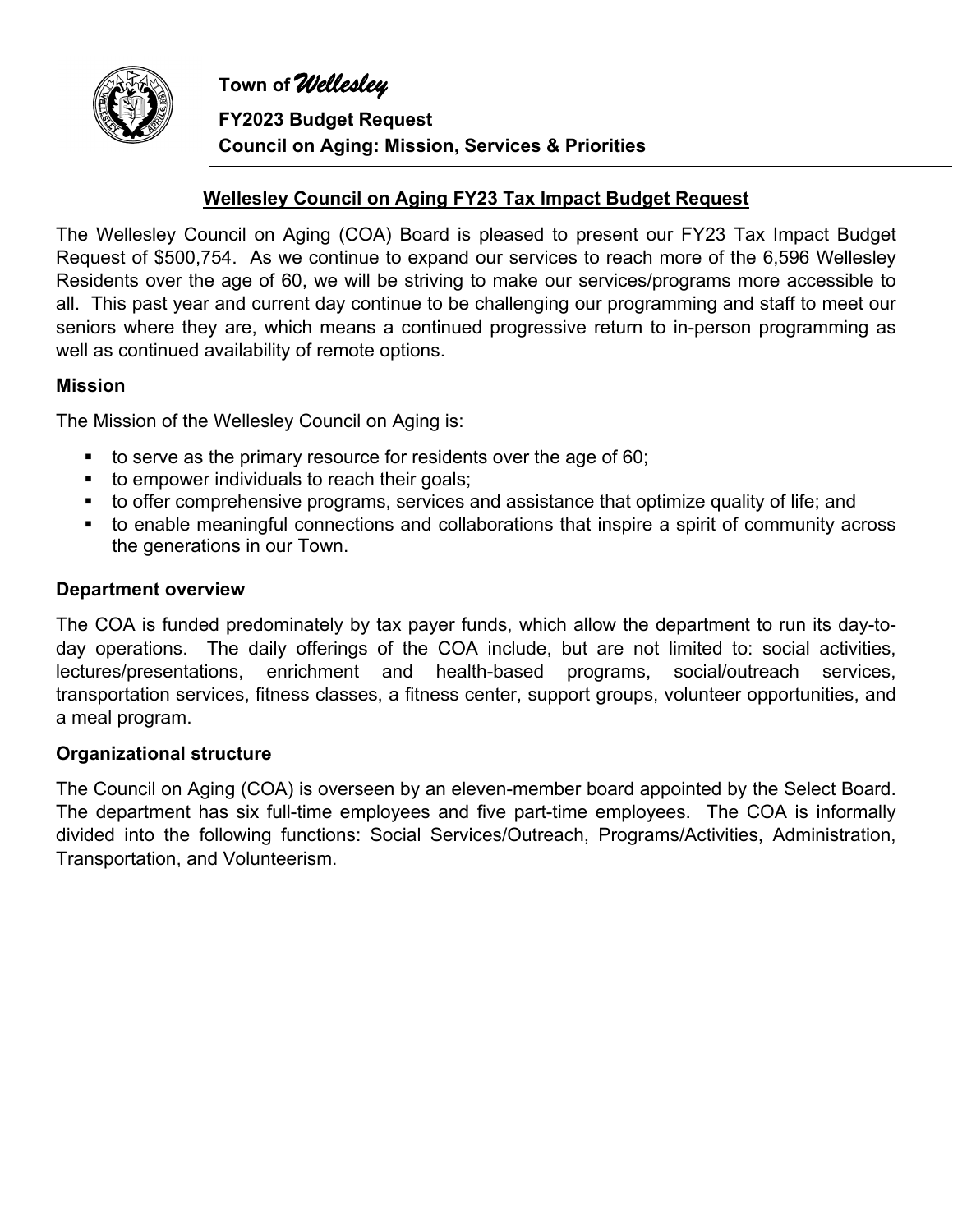

**FY2023 Budget Request Council on Aging: Mission, Services & Priorities**



#### **Highlights from the past year**

The past year can best be described as a time of resilience and re-building. July of 2021 began with an initial slow return of services in-person to the COA. There are constant challenges to returning to the building, from many seniors who are not quite ready to return, some instructors who are not willing to return, and a certain comfort level and preference by many to continue remote programming.

As the 2021 calendar year is nearing to a close, there has been a steady increase in our patronage numbers, both with in-person programming and with transportation requests. While these numbers are still below pre-COVID numbers, they are steadily increasing as patrons are becoming more comfortable venturing out.

#### **Upcoming year goals/initiatives**

Work continues towards a hybrid programming option to eventually meet both in-person and remote audiences simultaneously. The plan is to continue to work closely with our patrons, check in with surveys, and follow the data to better improve and grow our programs.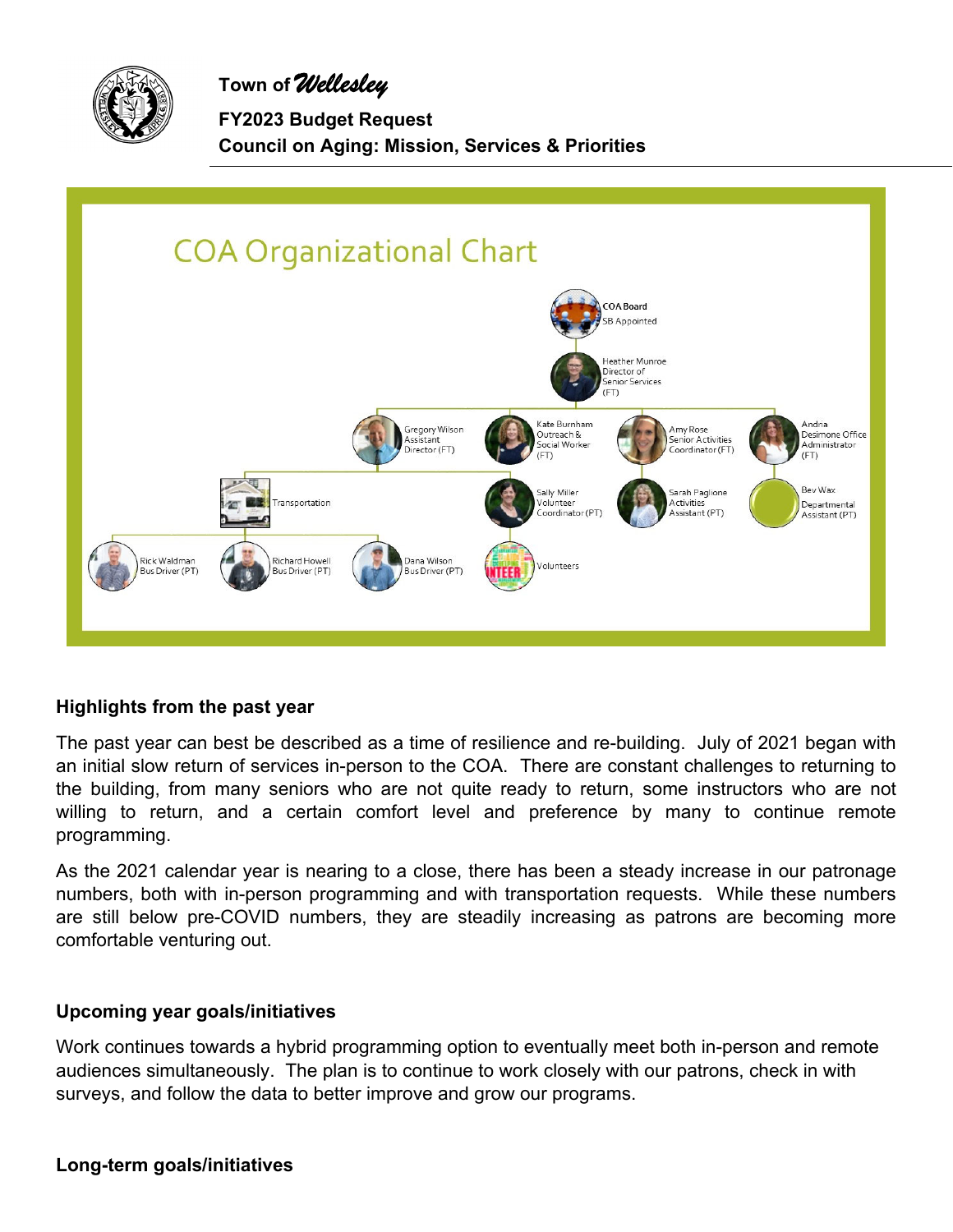

**FY2023 Budget Request Council on Aging: Mission, Services & Priorities**

At the Board's retreat in October 2021, the Board established three sub-committees to work on longer range goals to increase participation and positive impact at the COA. These sub-committees are: Vibrancy, Visibility, and Vitality. The sub-committees will continue to meet and work on establishing directions for their goals.

## **Operating personal service budget summary**

The COA FY23 Proposed Personal Services Budget of \$425,054, which includes 2.75% increases for Group 40 series employees requiring steps, and a 2.5% increase for Group 50/60 series, is \$16,707 more than the adjusted FY22 budget.

There are two changes to the FY23 budget that account for the 4.09% overall salaries increase over FY22. The first is the slight under-budgeting of the Assistant Director's Line for FY22 which, when an increase is applied for FY23, shows a 2.89% increase. The second, and more noteworthy, is the change of the original FY22 budget from two part-time departmental assistants (19 hrs/wk each) to one full-time departmental assistant (35 hrs/wk). This change occurred in early FY22 after over 35 interviews and more than seven job offers failed to fill both positions. After consultation with HR and Finance, the decision was made to make this position full-time. In the conversion, a full-time employee is entitled to step increases that were not originally planned but are now included in the FY23 budget, adjusting their increase to more than 2.75%.

#### **Operating expense budget summary**

The expense budget of \$75,700 is a 4.18% decrease or \$3,300 less than the requests from FY22. The projected line-itemed expenses decreased by a total of \$3,800 while other expenses increased by a total of \$500.

Line items decreased due to a lower need for those items, contract adjustments, meeting the needs in FY22, or through other funds. The line items and amounts which decreased are:

- **Equipment Maintenance/Repair Supplies (\$850);**
- Training and Development (\$1,500);
- **In-state Travel (\$700); and**
- Board Trainings/Seminars (\$750).

The only line item that increased was vehicle maintenance. Although the line item decreased from the prior year, additional expenses with the bus are being identified due to its increasing age. As a result, this line item increased (\$500).

#### **Capital budget summary**

The beautiful TPC has been open for four years. Some initial problems were discovered and fixed early on. Other adjustments have been or will be addressed with other funding sources. However, two major design problems that have no immediately identifiable design solutions have been on hold while the Board was dealing with staff rebuilding and pandemic issues. Those two problems in order of priority are: (1) the kitchen as built cannot be licensed for use, and (2) there is no line of sight from the office suite to the main entrance and most of the main hallway for safety and security. The Board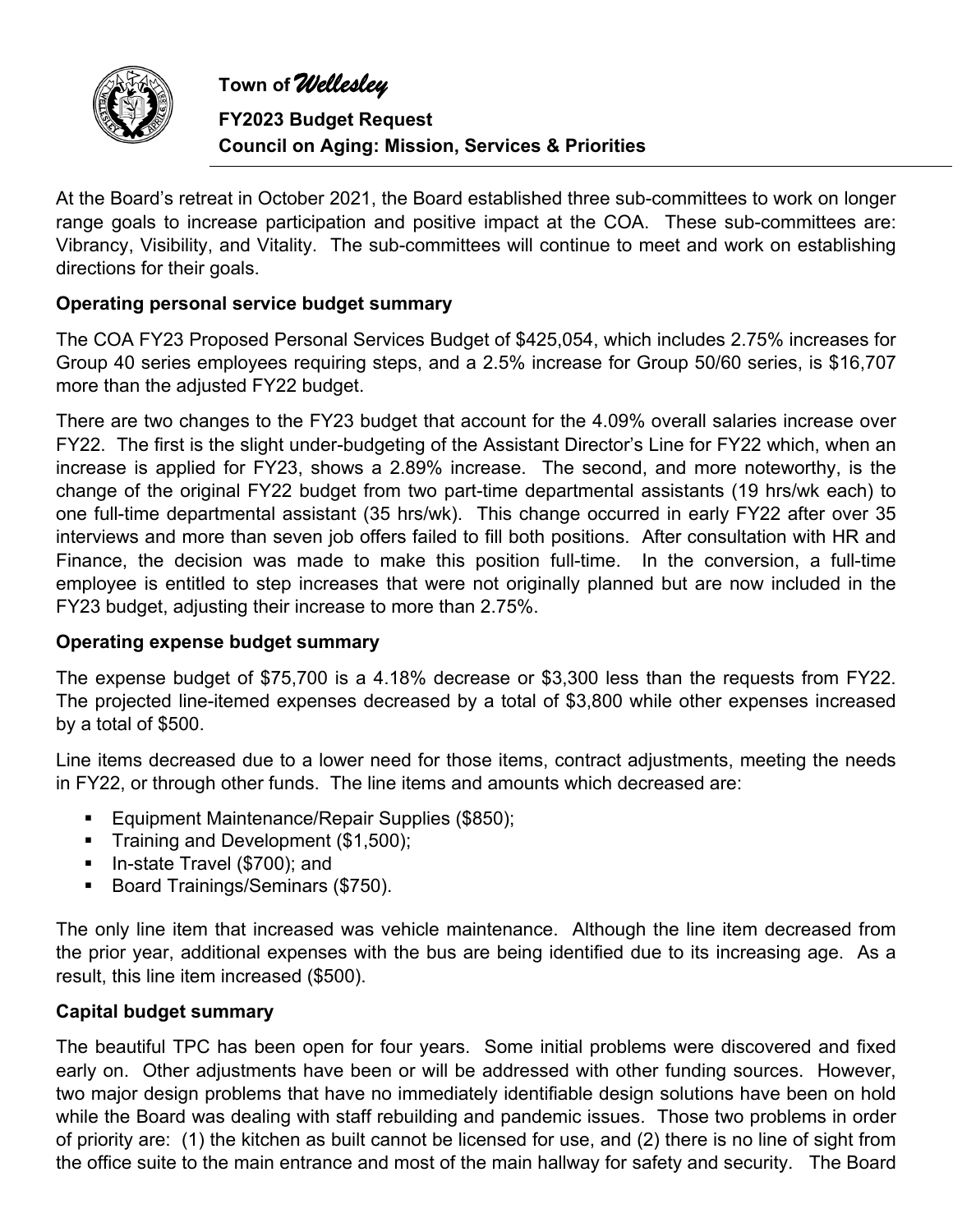

**FY2023 Budget Request Council on Aging: Mission, Services & Priorities**

is requesting \$50,000 in FY23 for an architectural study and cost estimates for options to address these problems, one of which greatly impacts any food program, and the other is a safety and security issue that requires a volunteer to be stationed at the entrance at all times the building is open. After options and costs are known, the Board would be able to make decisions about potential projects and an appropriate mix of funding sources.

|                                      | <b>FY18</b>   | <b>FY19</b>   | <b>FY20</b>   | <b>FY21</b>   | <b>FY22</b>   | <b>FY23</b>    |
|--------------------------------------|---------------|---------------|---------------|---------------|---------------|----------------|
| <b>PERMANENT STAFFING (FTEs)</b>     | <b>Actual</b> | <b>Actual</b> | <b>Actual</b> | <b>Actual</b> | <b>Budget</b> | <b>Request</b> |
| Position Titles:                     |               |               |               |               |               |                |
| Director of Senior Services          | 1.0           | 1.0           | 1.0           | 1.0           | 1.0           | 1.0            |
| Assistant Senior Administrator       | 1.0           | 1.0           | 1.0           | 1.0           | 1.0           | 1.0            |
| Health & Social Services Admin.      | 1.0           | 1.0           | 1.0           | 1.0           | 1.0           | 1.0            |
| Health Social Services Coverage      | 0.0           | 0.0           | 0.0           | 0.0           | 0.1           | ┏<br>0.1       |
| Office Administrator                 | 1.0           | 1.0           | 1.0           | 1.0           | 1.0           | 1.0            |
| <b>Senior Activities Coordinator</b> | 1.0           | 1.0           | 1.0           | 1.0           | 1.0           | 1.0            |
| Activities Assistant A (19 hrs./wk.) | 0.38          | 0.38          | 0.38          | ┏<br>0.54     | 0.54          | 0.54           |
| Activities Assistant B (0 hrs./wk.)  |               |               | 0.25          | 0.00          | 0.00          | 0.00           |
| Transportation Coordinator (0 hrs.)  | 0.48          | 0.48          | 0.48          | 0.00          | 0.00          | 0.00           |
| Transportation Coordinator (0 hrs.)  | 0.48          | 0.48          | 0.48          | 0.00          | 0.00          | 0.00           |
| Dept. Assistant (35 hrs./wk.)        | 0.00          | 0.00          | 0.00          | 0.00          | 0.00          | 1.00           |
| Dept. Assistant A (19 hrs./wk.)      | 0.1           | 0.38          | 0.38          | ₽<br>0.54     | 0.54          | 0.00           |
| Dept. Assistant B (19 hrs./wk.)      | 0.0           | 0.00          | 0.00          | ₽.<br>0.54    | 0.54          | 0.00           |
| Volunteer Coord (19 hrs./wk.)        | 0.38          | 0.54          | 0.54          | ▛<br>0.54     | 0.54          | 0.54           |
| Bus Driver A (16 hrs./wk.)           | 0.45          | 0.40          | 0.40          | ┏<br>0.46     | 0.46          | 0.46           |
| Bus Driver B (16 hrs./wk.)           | 0.45          | 0.40          | 0.40          | ₽<br>0.46     | 0.46          | 0.46           |
| Bus Driver C (8 hrs./wk.)            |               | 0.12          | 0.12          | ŗ<br>0.23     | 0.23          | 0.23           |
| On-call Bus Driver (0 hr./wk.)       | 0.03          | 0.03          | 0.02          | ┏<br>0.01     | 0.00          | 0.00           |
| <b>Total Number of Positions</b>     | 7.8           | 8.2           | 8.5           | 8.3           | 8.4           | 8.3            |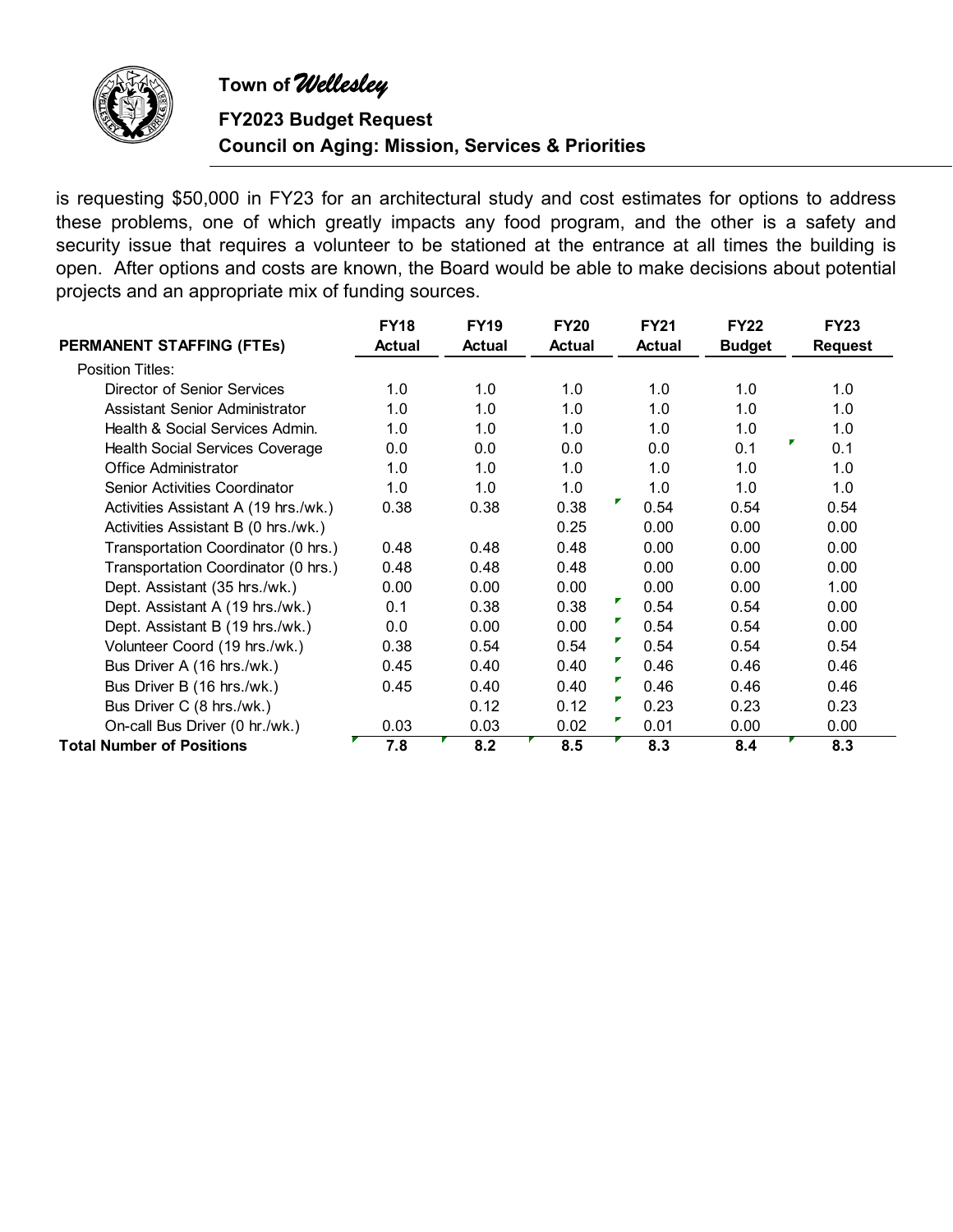

# **FY2023 Budget Request Council on Aging: Mission, Services & Priorities**

|                          |        |                                                     | <b>Council On Aging - FY23 Operating Budget Request</b>                                                             |                       |                       |                       |                              |                                |                                |                       |
|--------------------------|--------|-----------------------------------------------------|---------------------------------------------------------------------------------------------------------------------|-----------------------|-----------------------|-----------------------|------------------------------|--------------------------------|--------------------------------|-----------------------|
| Org                      |        | <b>Account # 01-541</b><br>Object Account Title     | <b>Explanation</b>                                                                                                  | <b>FY19</b><br>Actual | <b>FY20</b><br>Actual | <b>FY21</b><br>Actual | <b>FY22</b><br><b>Budget</b> | <b>FY23</b><br><b>Request</b>  | \$ Variance<br>FY22-23         | % Variance<br>FY22-23 |
|                          |        |                                                     | <b>PERSONAL SERVICES</b>                                                                                            |                       |                       |                       |                              |                                |                                |                       |
|                          |        | 01541100 511010 Senior Administrator                | <b>Director of Senior Services</b>                                                                                  | \$81,923              | \$ 83.541             | 94,984                | 97,121                       | 97,121                         | \$<br>0                        | 0.00%                 |
| 01541100 511015          |        | Senior Accounting Clerk                             | Assistant Director of Senior Services                                                                               |                       |                       | 32,908                | 63,270                       | 63,509                         | \$<br>239                      | 0.38%                 |
| 01541100 511220          |        | Other Professionals                                 | Health & Social Services Administrator                                                                              | 119,663               | 109,249               | 66,131                | 62,909                       | 62,909                         | \$<br>(0)                      | 0.00%                 |
| 01541100 511370 Clerical |        |                                                     | Office Administrator, Senior Activities<br>Coordinator; Departmental Assistant                                      | 88,284                | 107,797               | 105,294               | 112,214                      | 159,070                        | \$<br>46,856                   | 41.76%                |
| 01541100 512290          |        | Part-time                                           | Activities Assistant, Volunteer Coordinator                                                                         | 98,784                | 66,632                | 90,088                | 82,338                       | 45,441                         | \$<br>(36, 897)                | -44.81%               |
| 01541100 512490          |        | Coverage for HHSA                                   | Coverage for HHS Admin                                                                                              |                       |                       |                       | 3,150                        | 3,150                          | \$<br>(0)                      | 0.00%                 |
| 01541100 511360          |        | Transportation Wages                                | 3 Bus Drivers                                                                                                       |                       |                       |                       | 39,944                       | 41,042                         | \$<br>1,098                    | 2.75%                 |
| 01541100 569500          |        | <b>Offsetting Grants</b>                            | EOEA, Eastern Development                                                                                           | (43, 432)             | (53, 432)             | (45,000)              | (52,600)                     | (52,600)                       | $\mathbf{\hat{s}}$             | 0.00%                 |
|                          |        |                                                     | PERSONAL SERVICES SUBTOTAL                                                                                          | 345,222               | 313,787               | 344,405               | 408,346                      | 419,641                        | \$<br>11,294                   | 2.77%                 |
|                          |        |                                                     | <b>EXPENSES</b>                                                                                                     |                       |                       |                       |                              |                                |                                |                       |
| 01541200 524020          |        | Public Transportation                               | Vehicle Maintenance                                                                                                 | 2,856                 | 4,933                 | 1,989                 | 5,500                        | 6,000                          | \$<br>500                      | 9.09%                 |
| 01541200 524030          |        | Equipment Maintenance                               | Senior Registration Program hardware<br>upgrades<br>MySeniorCenter, Assisted Rides, InDesign,                       |                       |                       |                       | 1,000                        | 1,000                          | \$<br>ä,                       | 0.00%                 |
| 01541200 534080          |        | Software Licenses                                   | Adobe, Doodle, Zoom 2 accounts (\$30/month-<br>\$720)<br>Office Technology Needs outside scope                      | 4,704                 | 4,534                 | 4,034                 | 5,750                        | 5,750                          | \$<br>$\omega$                 | 0.00%                 |
| 01541200 524050          |        | Computer Equipment Maintenance                      | of Town                                                                                                             | 930                   | 4,540                 | 3,463                 | 2,000                        | 2,000                          | \$<br>÷,                       | 0.00%                 |
| 01541200 543040          |        | Equipment Maintenance / Repair Supplies             | TPC kitchen equipment; fitness center<br>equipment annual maintenance/repair                                        | 917                   | 1,724                 | 700                   | 5,000                        | 4,150                          | \$<br>(850)                    | $-17.00%$             |
| 01541200 530500          |        | Training & Development                              | Staff Professional Development<br>Opportunities - Not MCOA & NCOA<br>Heavy duty TPC kitchen cleaning                | 6,483                 | 84                    | 2,457                 | 4,000                        | 2,500                          | \$<br>(1,500)                  | $-37.50%$             |
| 01541200 530900          |        | <b>Other Professional Services</b>                  | 1x/month - \$150/mo + 3 special                                                                                     | 270                   | 405                   |                       | 2,150                        | 2,150                          | \$<br>$\blacksquare$           | 0.00%                 |
|                          |        | 01541200 573010 Dues - Administrators               | NCOA and MCOA annual dues - NCOA<br>\$200, MCOA \$1500                                                              | 1,231                 | 1,448                 | 145                   | 1,700                        | 1,700                          | \$<br>$\overline{a}$           | 0.00%                 |
|                          |        | 01541200 541010 Public Transportation               | Gasoline - \$4,626 base, but add more<br>offsite trips with expanded programming<br>General postage-doesn't include | 3,908                 | 2,340                 | 1,221                 | 6,000                        | 6,000                          | \$<br>$\blacksquare$           | 0.00%                 |
| 01541200 534010 Postage  |        |                                                     | newsletter<br>4 POTS lines @ TPC - POTS \$1,600,                                                                    | 1,044                 | 708                   | 645                   | 1,500                        | 1,500                          | \$<br>$\blacksquare$           | 0.00%                 |
| 01541200 534020          |        | Telephone                                           | Cell phones (SW, Bus, Director,<br>Activities)-\$225/month                                                          | 1,913                 | 1,529                 | 1,975                 | 4,300                        | 4,300                          | \$<br>$\overline{\phantom{a}}$ | 0.00%                 |
| 01541200 534055          |        | Cable and Internet                                  | Monthly Hulu -\$80/month                                                                                            | 857                   | 967                   | 701                   | 1,000                        | 1,000                          | \$<br>$\mathbf{r}$             | 0.00%                 |
| 01541200 534040          |        | Printing and Mailing Expense                        | Newsletter mailings to households 60+ 6X/year<br>(approx. \$1500/mailing)                                           | 7,851                 | 8,470                 | 12,760                | 9,000                        | 9,000                          | \$<br>$\sim$                   | 0.00%                 |
| 01541200 534060          |        | Photocopying                                        | Ink, toner, paper, repairs<br>Office Supplies, PPE and Hand Sanitizer                                               | 973                   | 1,555                 | 1,781                 | 2,400                        | 2,400                          | \$<br>$\blacksquare$           | 0.00%                 |
| 01541200 542010          |        | <b>Office Supplies</b>                              | costs                                                                                                               | 1,573                 | 2,283                 | 5,358                 | 3,700                        | 3,700                          | \$                             | 0.00%                 |
| 01541200 549050          |        | Food - Departmental                                 |                                                                                                                     |                       | 136                   |                       |                              |                                | \$<br>$\omega$                 | 0.00%                 |
|                          |        | 01541200 557010 Programs and Activities             | Program costs, presenter fees,<br>subscription fees, and supplies                                                   | 13,991                | 10.043                | 17,125                | 19,000                       | 19,000                         | \$                             | 0.00%                 |
| 01541200 557020          |        | Social and Cultural Programs                        | Staff business related - Home visits,                                                                               |                       | 150                   |                       |                              |                                | \$<br>$\overline{\phantom{a}}$ | 0.00%                 |
| 01541200 571010          |        | In-state travel (mileage)                           | errands, travel training                                                                                            | 976                   | 154                   | 43                    | 1,800                        | 1,100                          | \$<br>(700)                    | -38.89%               |
| 01541200 557030          |        | COA Survey                                          | Possible survey<br>Board training, seminars, retreat                                                                | 2,010                 |                       |                       |                              |                                | \$<br>$\omega$                 | 0.00%                 |
| 01541200                 |        | <b>Board Training/Seminars</b>                      | professional costs                                                                                                  |                       |                       |                       | 1,400                        | 650                            | \$<br>(750)                    | $-53.57%$             |
|                          |        | 01541200 571110 Conferences/Meetings Administrators | Conference Fees                                                                                                     | 1,240                 | 84                    | 125                   | 1,800                        | 1,800                          | \$<br>$\omega$                 | 0.00%                 |
|                          |        | <b>Offsetting Grants</b>                            | Summary                                                                                                             |                       | (14, 100)             | (7,600)               |                              |                                | \$<br>$\blacksquare$           | 0.00%                 |
|                          |        |                                                     | <b>EXPENSE SUBTOTAL</b>                                                                                             | 53,728                | 31,987                | 46,922                | 79,000                       | 75,700                         | \$<br>(3, 300)                 | $-4.18%$              |
|                          | 570000 | Other Charges & Expenses                            | year                                                                                                                | \$<br>$\blacksquare$  | \$                    | \$                    |                              | \$<br>$\overline{\phantom{a}}$ | \$                             |                       |
|                          |        |                                                     |                                                                                                                     |                       |                       |                       |                              |                                |                                |                       |
|                          |        |                                                     | DEPARTMENT TOTAL \$398,950 \$345,774                                                                                |                       |                       | $$458,207$ $$$        |                              | $487,346$ \$ $495,341$ \$      | 7,994                          | 1.64%                 |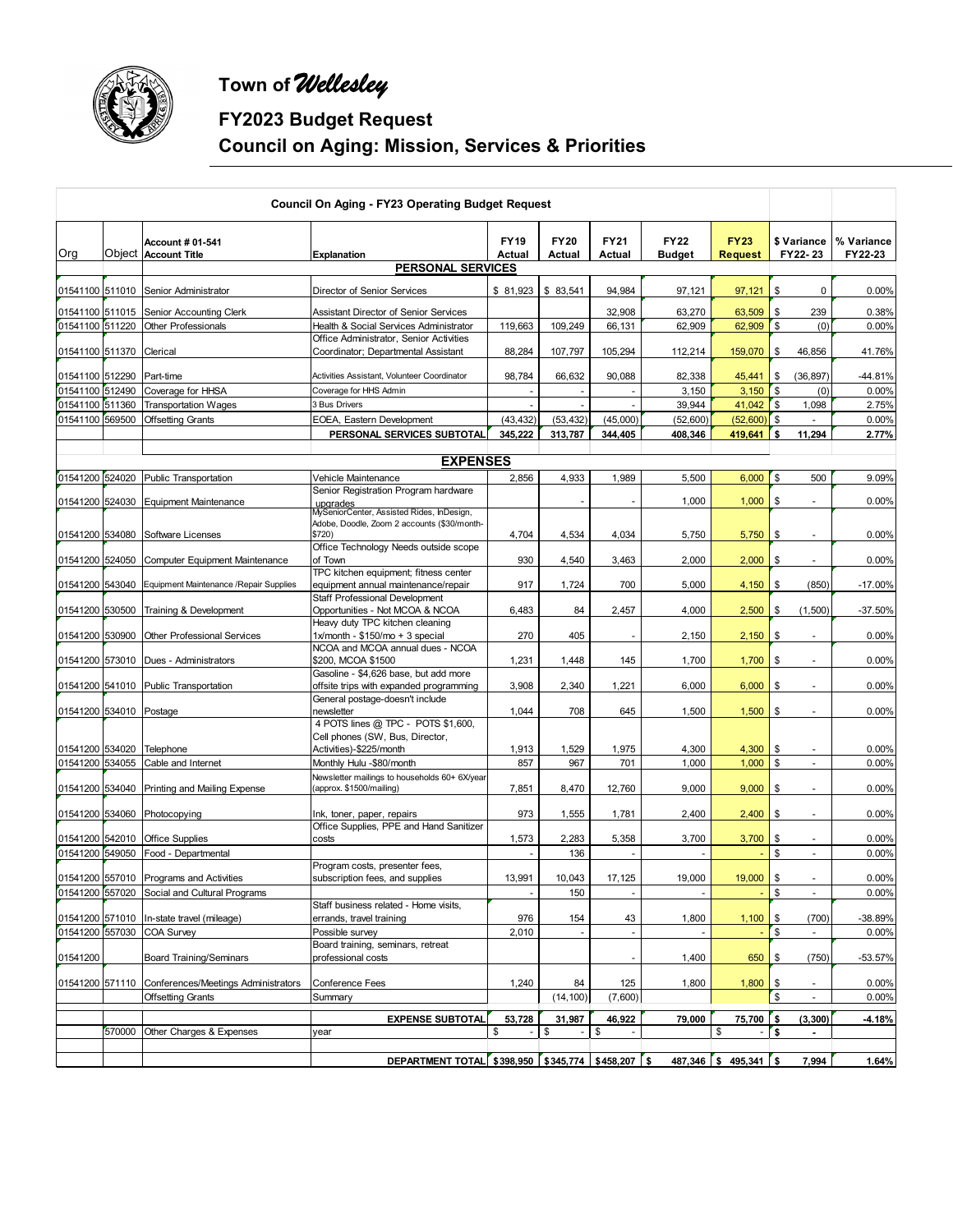

The **West Suburban Veteran's District (WSVD**), was established in March of 2010 and included the towns of Wellesley, Needham, and Weston. Wayland joined the group in July of 2012, and Westwood joined the group in April 2021. These communities share the management of the district through its staff and vote an annual operating budget. The operating budget is assessed to the member communities on a pro-rata basis determined by population size.

The District Director and Assistant Director maintain office hours in the member towns, to provide support and outreach to local veterans. A part-time clerk, who also has a part-time role within Wellesley's Finance Department, does the accounting for the system. Wellesley provides office space; computer resources; a dedicated "fund" within its financial system, transaction processing, financial reporting, oversight and training; and human resource activities; these expenses are all included as part of the "salary" assessment for the shared part time clerk. Actual health insurance costs for covered employees, and pension and OPEB liabilities per the actuarial studies are assigned to the district. The total of these personal service costs and expenses comprise the WSVD operating budget.

Each town also appropriates the amount of its expected direct costs of Veterans' benefits, which are distributed by the District.

WSVD is not a town department. The budget represents an assessment. Wellesley's assessment reflects a 12.75% *decrease* for FY23, due to Westwood's joining the district and redistributing costs.

| <b>PERMANENT STAFFING (FTES)</b>       | <b>FY19</b><br><b>Actual</b> | <b>FY20</b><br>Actual | <b>FY21</b><br>Actual | <b>FY22</b><br><b>Budget</b> | <b>FY23</b><br><b>Request</b> |
|----------------------------------------|------------------------------|-----------------------|-----------------------|------------------------------|-------------------------------|
| Position Titles:                       |                              |                       |                       |                              |                               |
| Director of Veterans' Services         | 1.0                          | 1.0                   | 1.0                   | 1.0                          | 1.0                           |
| Services                               | 0.0                          | 0.0                   | 0.70                  | 1.0                          | 1.0                           |
| <b>District Administrative Support</b> | 0.6                          | 0.6                   | 0.6                   | 0.6                          | 0.6                           |
| Total Number of Positions <sup>1</sup> | 1.60                         | 1.60                  | 2.30                  | 2.60                         | 2.60                          |

| West Suburban Veterans District Operating Request |        |                                                                           |                       |                       |                       |                              |                        |                        |                       |  |  |  |  |
|---------------------------------------------------|--------|---------------------------------------------------------------------------|-----------------------|-----------------------|-----------------------|------------------------------|------------------------|------------------------|-----------------------|--|--|--|--|
| Org                                               | Object | <b>Account # 01-543</b><br><b>Account Title</b>                           | <b>FY19</b><br>Actual | <b>FY20</b><br>Actual | <b>FY21</b><br>Actual | <b>FY22</b><br><b>Budget</b> | <b>FY23</b><br>Request | \$ Variance<br>FY22-23 | % Variance<br>FY22-23 |  |  |  |  |
|                                                   |        | <b>EXPENSES</b>                                                           |                       |                       |                       |                              |                        |                        |                       |  |  |  |  |
|                                                   |        |                                                                           |                       |                       |                       |                              |                        |                        |                       |  |  |  |  |
|                                                   |        |                                                                           |                       |                       |                       |                              |                        |                        |                       |  |  |  |  |
| 01543200                                          | 577010 | Ordinary Veterans Benefits'                                               | \$                    | \$                    | \$                    | \$                           |                        | \$                     | 0.00%                 |  |  |  |  |
| 01543200                                          | 569555 | <b>Veteran's District Assessment</b>                                      | 69,150                | 70,502                | 70,822                | 70,822                       | 61,791                 | \$<br>(9,031)          | $-12.75%$             |  |  |  |  |
|                                                   |        | <b>EXPENSE SUBTOTAL</b>                                                   | 69,150                | 70,502                | 70,822                | 70,822                       | 61,791                 | \$<br>(9,031)          | $-12.75%$             |  |  |  |  |
|                                                   |        | 570000 Other Charges &<br><b>Expenses</b>                                 |                       |                       |                       |                              |                        | \$                     | 0.00%                 |  |  |  |  |
|                                                   |        | <b>DEPARTMENT TOTALI</b>                                                  | \$69,150              | \$70,502              | \$70,822              | \$70,822                     | \$61,791               | \$<br>(9,031)          | $-12.75%$             |  |  |  |  |
|                                                   |        | The ordinary benefits & grave flags<br>are reimbursable from the State at |                       |                       |                       |                              |                        |                        |                       |  |  |  |  |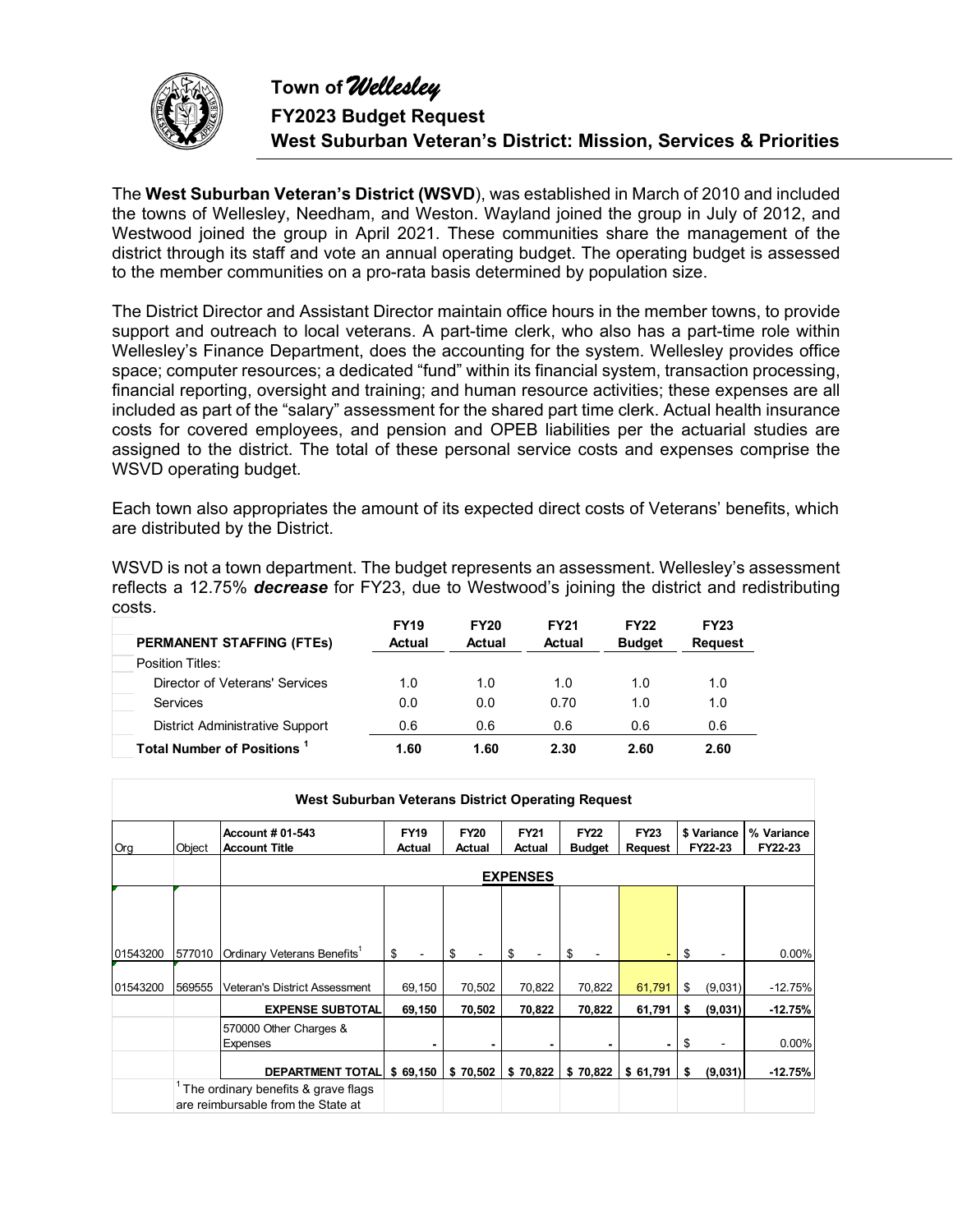

**FY2023 Budget Request Youth Commission: Mission, Services & Priorities** 

The Wellesley Youth Commission provides programs and services designed to ensure that Wellesley's youth feel they are a valued part of the Wellesley community. By providing a wide variety of community-based events, programs and services, the Youth Commission strives to appeal to and meet the needs of a broad spectrum of middle and high school aged youth and their families. Programs and services provided by the Youth Commission are implemented and managed by the Youth Director. Youth Commission programs planned for FY 2023 include the continuation of the following:

- **Wellesley Fire Rescuers Summer Program** is an educational summer program for middle school aged youth run collaboratively by the Youth Commission and the Wellesley Fire Department. Participants spend a week with Wellesley Fire personnel where they gain a valuable perspective on the importance of emergency service personnel within the Wellesley community, while learning about careers in fire and public safety.
- **Wellesley Police Department Youth Academy** is a weeklong program for youth interested in exploring the Wellesley Police Department and who are entering grades 6, 7, and 8. Participants spend a week with Wellesley Police personnel where they gain a valuable perspective on the importance of law enforcement within their community. While learning about law enforcement careers, Cadets will also get to know local police officers, which enable youth to build rapport with the department.
- **Wellesley Eco Summer Program** is a weeklong exploration for middle school aged youth with Wellesley Media Corporation. Highlights for this program include learning the art of program planning; learning to operate Wellesley Media studio equipment including cameras, audio, and editing devices; and gaining the skills to produce a public service announcement or news piece for Wellesley Media Corporation.

And the addition of:

 **Wellesley Department of Public Works and Wellesley Municipal Light Plant Exploration** is a weeklong program offers an exclusive opportunity to experience the behind the scenes of two essential town departments.

The Youth Commission will continue to provide social educational programming in collaboration with the Wellesley Police Department for the Wellesley Public Schools; these programs are based on trends facing youth and their families, in real time. The Youth Director will continue to work closely with the Health Department to assess and serve the needs of Wellesley's most vulnerable families living in subsidized public housing.

|                                  | <b>FY19</b>   | <b>FY20</b>   | <b>FY21</b>   | <b>FY22</b>   | <b>FY23</b>    |
|----------------------------------|---------------|---------------|---------------|---------------|----------------|
| <b>PERMANENT STAFFING (FTEs)</b> | <b>Actual</b> | <b>Actual</b> | <b>Actual</b> | <b>Budget</b> | <b>Request</b> |
| Position Titles:                 |               |               |               |               |                |
| Senior Administrator             | 1.0           | 1.0           | 10            | 1.0           | 1.0            |
| Student Intern                   | 0.5           | 0.5           | 0.5           | 0.5           | 0.5            |
| <b>Total Number of Positions</b> | 1.5           | 1.5           | 1.5           | 1.5           | 1.5            |